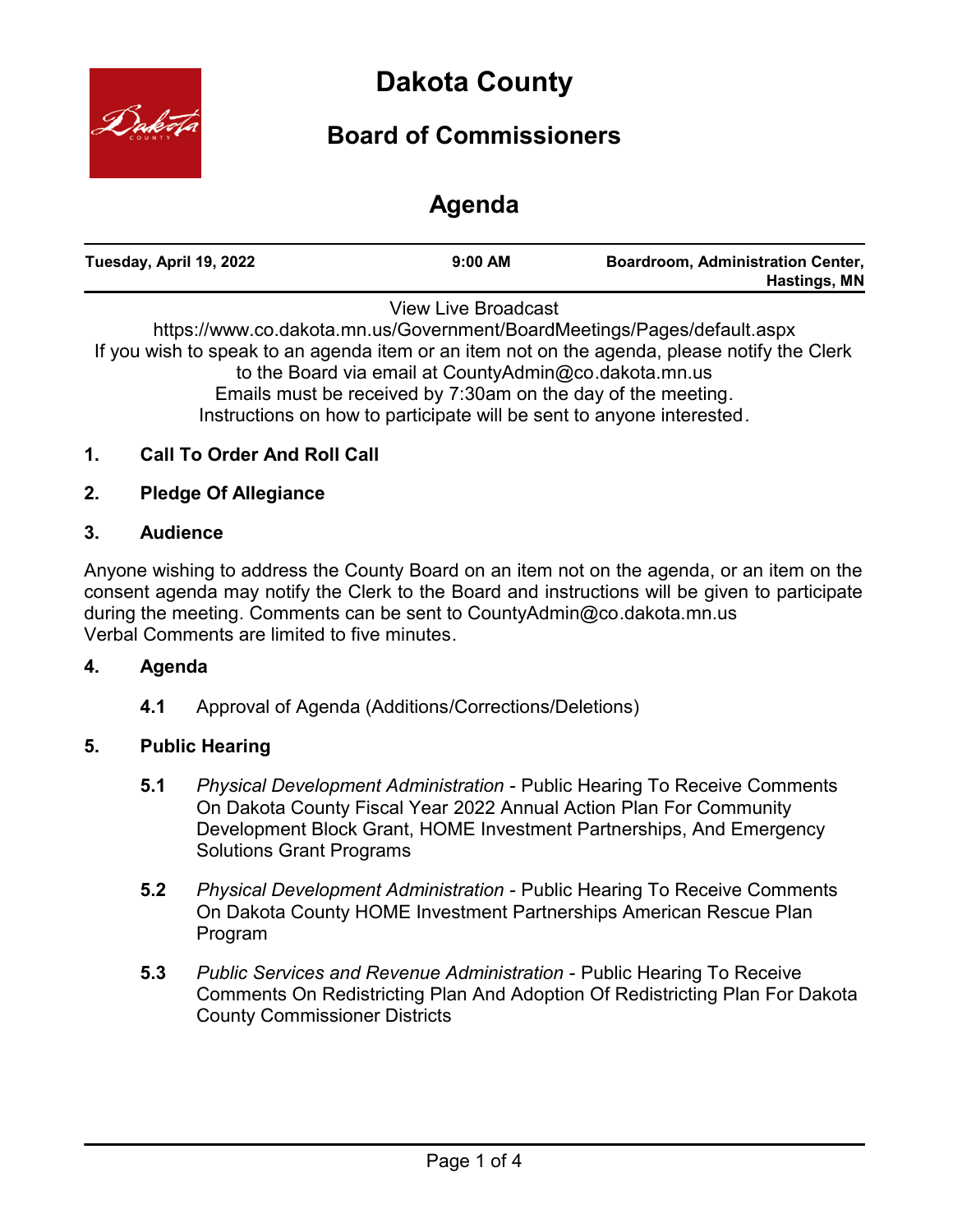**5.4** *Public Services and Revenue Administration -* Public Hearing To Receive Comments On Redistricting Plan And Adoption Of Redistricting Plan For Dakota County Soil And Water Conservation Districts

#### **CONSENT AGENDA**

#### **6. County Administration - Approval of Minutes**

**6.1** Approval of Minutes of Meeting Held on April 5, 2022

#### **7. Items Recommended By Board Committee\***

- **7.1** *Social Services* Update On Mental Health Crisis Follow-up Services Expansion Plan And Authorization To Execute Joint Powers Agreements With Dakota County Law Enforcement Agencies For Social Services Public Safety Embedded Social Worker Partnerships
- **7.2** *Office Of The County Manager* Authorization To Submit Resolution Requesting Federal Funding For Priority Projects
- **7.3** *Environmental Resources* Authorization To Execute Joint Powers Agreement With City Of Rosemount To Operate Residential Organics Drop-Off Site
- **7.4** *Environmental Resources* Authorization To Establish Drinking Water Treatment System Pilot Grant Program For Low-Income Residents With High Levels Of Water Contamination
- **7.5** *Parks, Facilities, and Fleet Management* Authorization To Execute Contract With Native Resource Preservation LLC For Lebanon Hills Woodland Vegetation Management
- **7.6** *Parks, Facilities, and Fleet Management* Authorization To Submit Grant Application To National Scenic Byways Program, To Accept Grant If Awarded, And To Execute Grant Agreement
- **7.7** *Parks, Facilities, and Fleet Management* Authorization To Accept 2021 Metropolitan Council Equity Grant And Amend 2022 Parks Capital Improvement Program Budget

### **8. County Board/County Administration**

**8.1** *Office Of The County Manager -* Proclamation Of County Government Appreciation Day

#### **9. Enterprise Finance and Information Services**

**9.1** *Information Technology -* Authorization To Amend Contract With Granicus, Inc., For High-Definition Encoder And Closed Captioning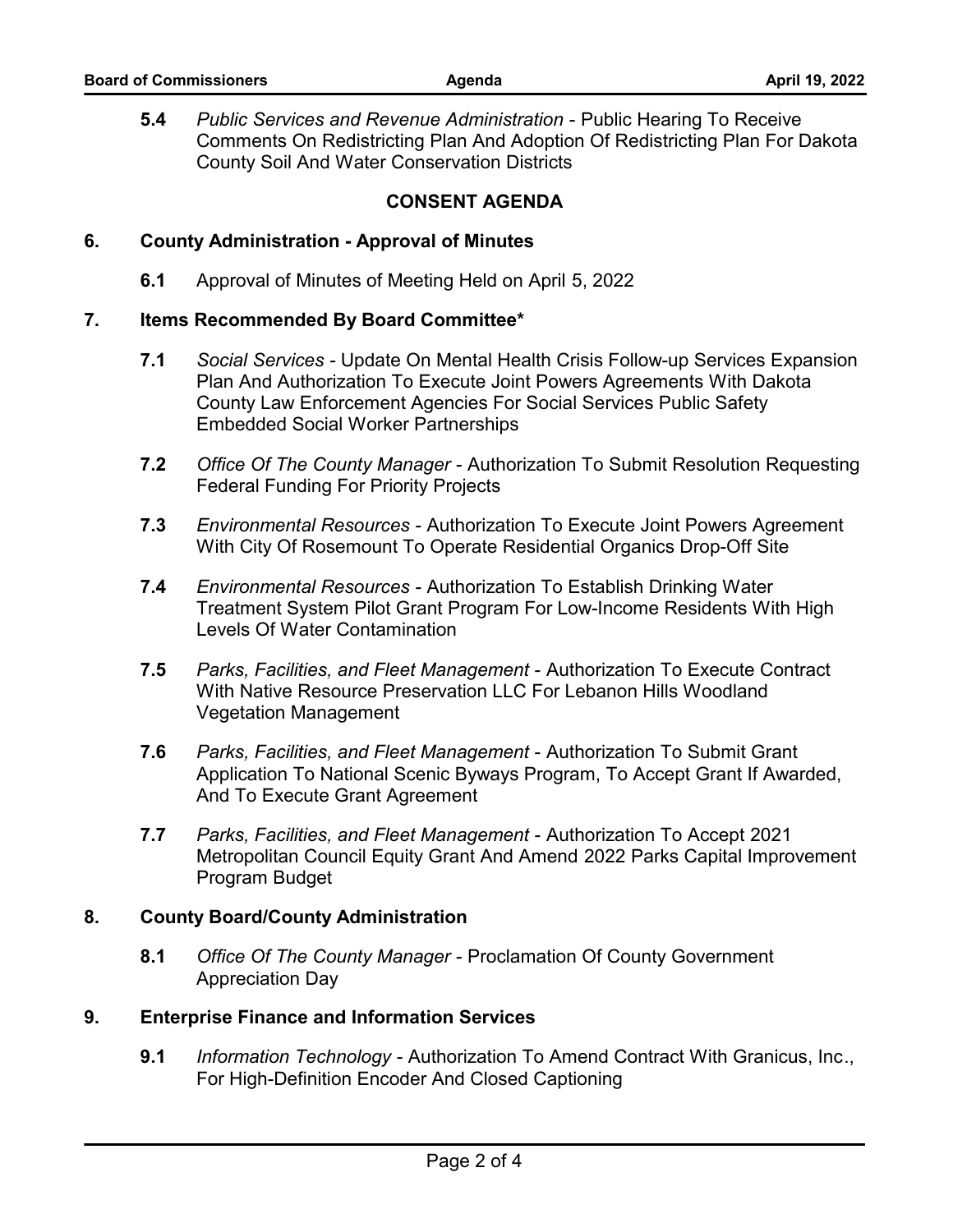**9.2** *Finance -* Report On Invoices Paid In March 2022

#### **10. Physical Development**

- **10.1** *Physical Development Administration* Approval Of Amendment To City Of Lakeville Community Development Block Grant Program
- **10.2** *Environmental Resources* Authorization To Execute New Joint Powers Agreement And Second Amendment To Existing Joint Powers Agreement With City Of West St. Paul And West St. Paul Economic Development Authority For Thompson Oaks River To River Greenway Segment Project
- **10.3** *Parks, Facilities, and Fleet Management* Award Of Bid And Authorization To Execute Contract With Ebert, Inc. For Museum Renovation Project
- **10.4** *Transportation* Authorization To Execute Contract With Kimley-Horn, Design Services For County Project 63-32, Delaware Avenue School Safety **Improvements**
- **10.5** *Transportation* Approval Of Final Plats Recommended By Plat Commission

#### **REGULAR AGENDA**

#### **11. Legislative Update**

#### **12. Community Services**

**12.1** *Public Health -* Acknowledgment Of 2022 Public Health Achievement Awards

#### **13. Closed Executive Session**

- **13.1** *Office Of The County Manager* Closed Session: Legal Strategy For Acquisition Of Property From Roger J. Troska And Bonnie Mae Troska For County Project 98-006
- **13.2** *Office Of The County Manager* Closed Session: Legal Strategy For Acquisition Of Property From Mosaic Crop Nutrition, LLC For County Project 98-006
- **13.3** *Office Of The County Manager* Closed Session: Legal Strategy For S.M. Hentges & Sons, Inc., v. Dakota County Litigation